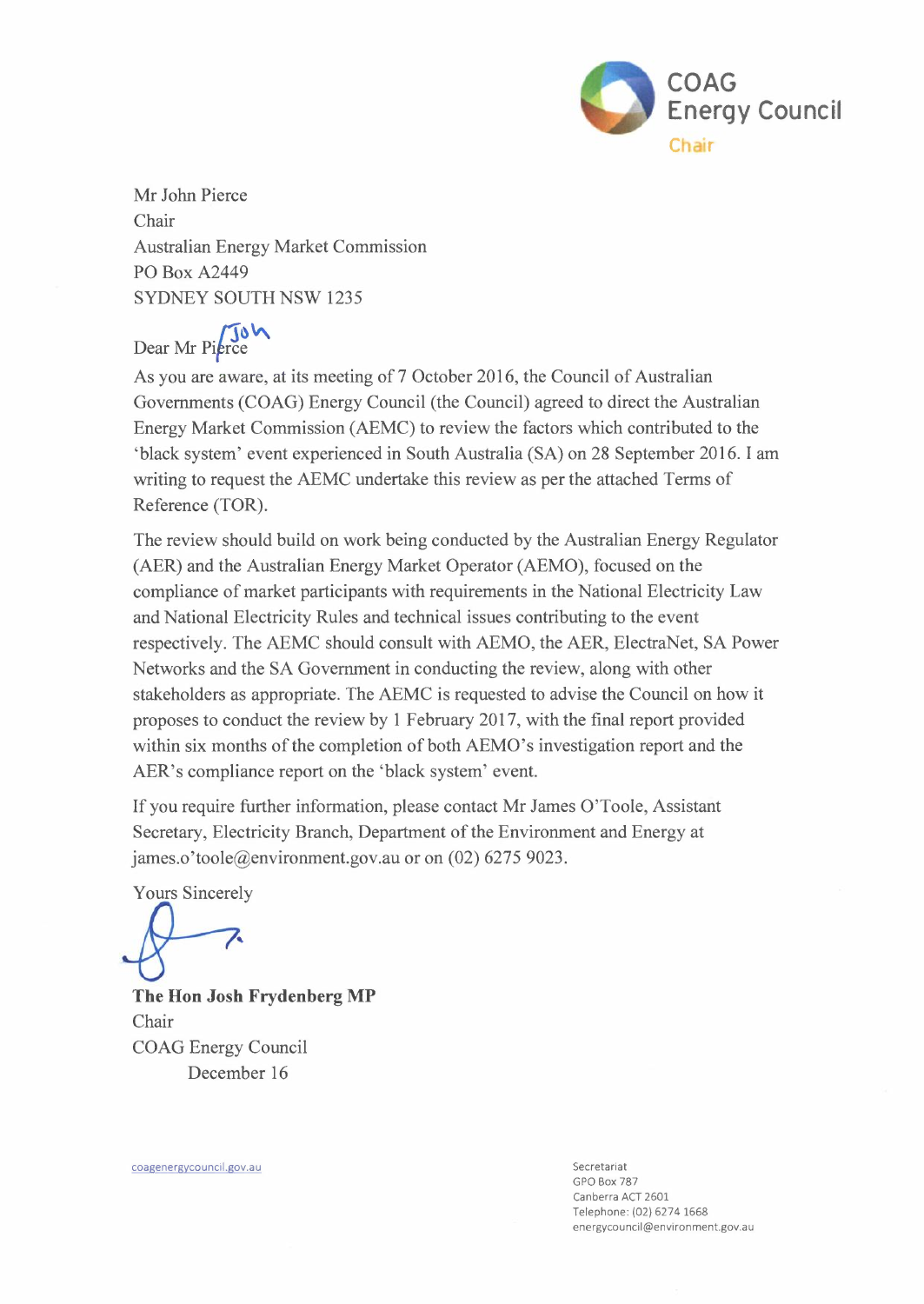#### **TERMS OF REFERENCE**

#### **REVIEW OF THE SYSTEM BLACK EVENT IN SOUTH AUSTRALIA ON 28 SEPTEMBER 2016**

### **1. BACKGROUND**

South Australia experienced a 'system black' event at 16:18 AEST on Wednesday 28 September 2016. The event occurred during a period of extreme weather.

The Australian Energy Market Operator's (AEMO) updated preliminary report indicates that, immediately prior to the event, a mix of South Australian wind (883 MW) and gas generation (330MW) and imports from Victoria (613MW) were meeting 1895MW of electricity demand from South Australian consumers.

AEMO's updated preliminary report indicates that the sequence of events resulting in system black included the loss of three major transmission lines, generation reductions at a number of wind farms coinciding with a voltage drop at each generator's connection point, a resulting overload and trip of the Heywood interconnector with Victoria leading to the islanding of South Australia from the rest of the National Electricity Market (NEM). This resulted in a rapid reduction in power system frequency, which was greater than the design of the under frequency load shedding scheme, and greater than performance standards required of generation. Accordingly, frequency ultimately fell to zero and generation tripped off to avoid damage.

As required under clause 4.8.15 of the National Electricity Rules, AEMO is currently undertaking a detailed examination of the technical issues that contributed to the event, including a thorough examination of how each component of the electricity system responded. AEMO is also required to report on the suspension of the spot market under clause 3.14 of the Rules. AEMO published a preliminary report on 5 October 2016, an update to the preliminary report on 19 October 2016, and is expected to publish further reports as more information and data is provided.

In addition, the Australian Energy Regulator (AER) is given powers under Section 15 of the National Electricity Law to investigate compliance with the Law and the Rules by market participants and AEMO.

The potential for system black events, such as that experienced by South Australia on 28 September 2016, has led to the initiation of several work streams focused on identifying, and developing solutions to address, vulnerabilities in the grid architecture and operational processes as an increasing proportion of renewable generation is integrated into the NEM.

The Australian Energy Market Commission (AEMC) is conducting the System Security Market Frameworks Review, in cooperation with AEMO. As part of this work the AEMC is considering a number of rule change requests focused on the procurement of and standards for ancillary services which can support power system security. The AEMO's Future Power System Security (FPSS) programme is examining operational challenges arising from the changing generation mix, and technical options to address these challenges. While these work streams are operating to separate timellnes, they are interdependent and are expected to collectively inform advice to Ministers on potential system-wide reforms.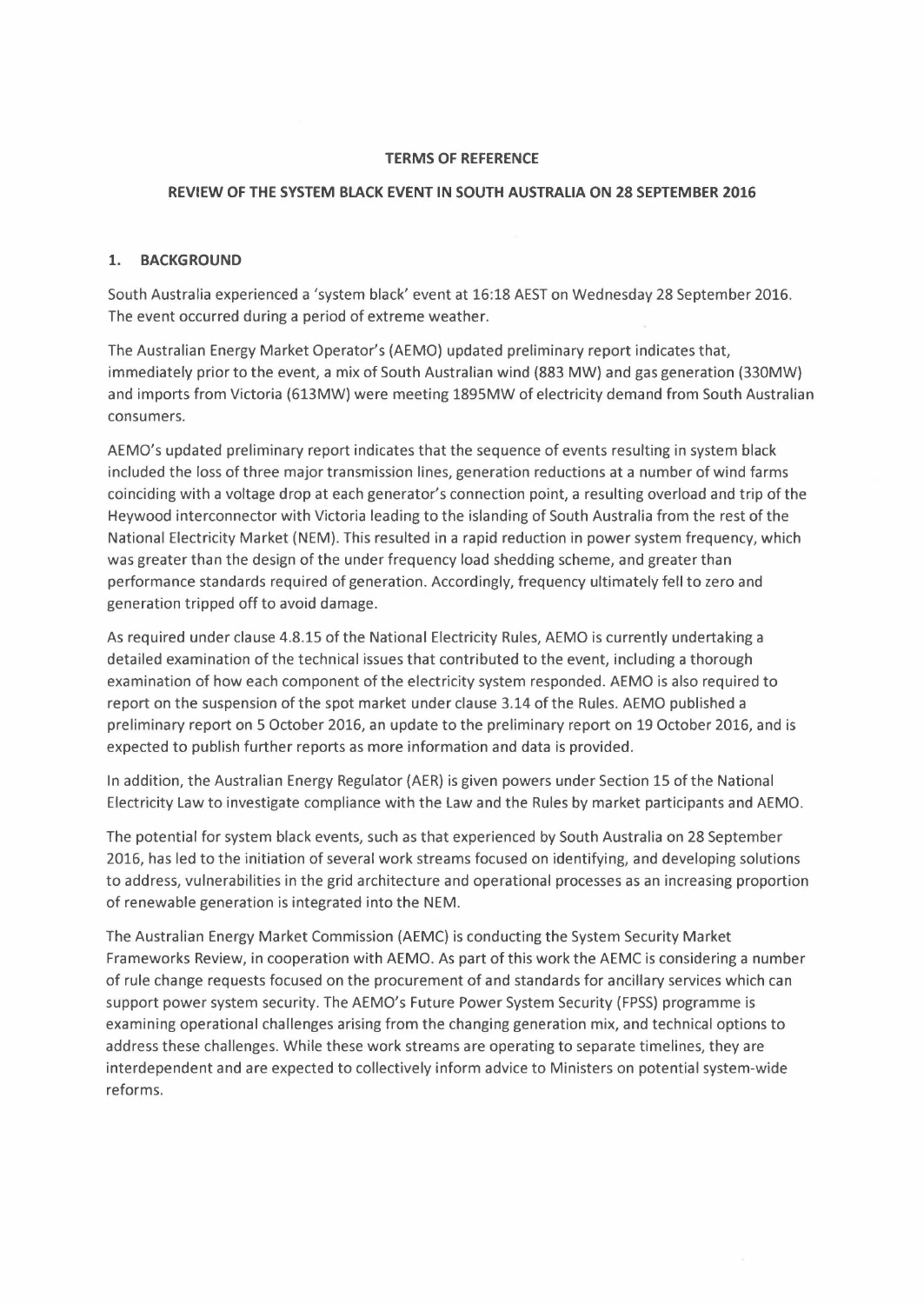## 2. **PURPOSE**

The purpose of this review is to build on the work currently being conducted by the AEMC and AEMO through identification of any systemic issues that contributed to the system black event in South Australia, or affected the response, and provide a report to Ministers on:

- Any recommended actions or amendments to the regulatory frameworks, whether the NEL, NER or other jurisdictional instruments, that should be taken to address these broader systemic issues; and/or
- How the recommendations will be addressed in the AEMC's ongoing work programme, to the extent that there are suggested changes to the NER.

The Council of Australian Governments (COAG) Energy Council requests this report under section 6 of the *Australian Energy Market Commission Establishment Act (SA) 2004.* 

### 3. **SCOPE**

In carrying out this review, the AEMC must have regard to the National Electricity Objective, in particular to have regulatory frameworks that support investment in and operation of infrastructure that provides for the long term interests of consumers.

The AEMC will need to consider the incident report prepared by AEMO under the rules noted above and any compliance reporting on these events by the AER.

In particular the AEMC should take into account any reporting by the AEMO and the AER on:

- the causes of the system black event, including the role of the transmission sector and the role of the generation sector in contributing to the event or the response;
- why a state-wide system black event occurred, rather than being contained within limited parts of the network;
- any conclusions as to whether the power system security frameworks and procedures specified in the National Electricity Rules operated effectively leading up to, during and following the event, in particular, the effectiveness of power system restart processes following the event; and
- any implications of vulnerabilities identified with respect to the South Australian electricity system for the stability and security of the grid as a whole.

The AEMC should take into account any other reports prepared and published concerning the SA events including the findings to date of any of its own current studies that may be relevant. The work of the review should be complementary to, and inform where appropriate, the broader Independent Review into the Reliability and Stability of the National Electricity Market underway.

In the light of any issues identified through the reports or otherwise, the AEMC must consider and report on: